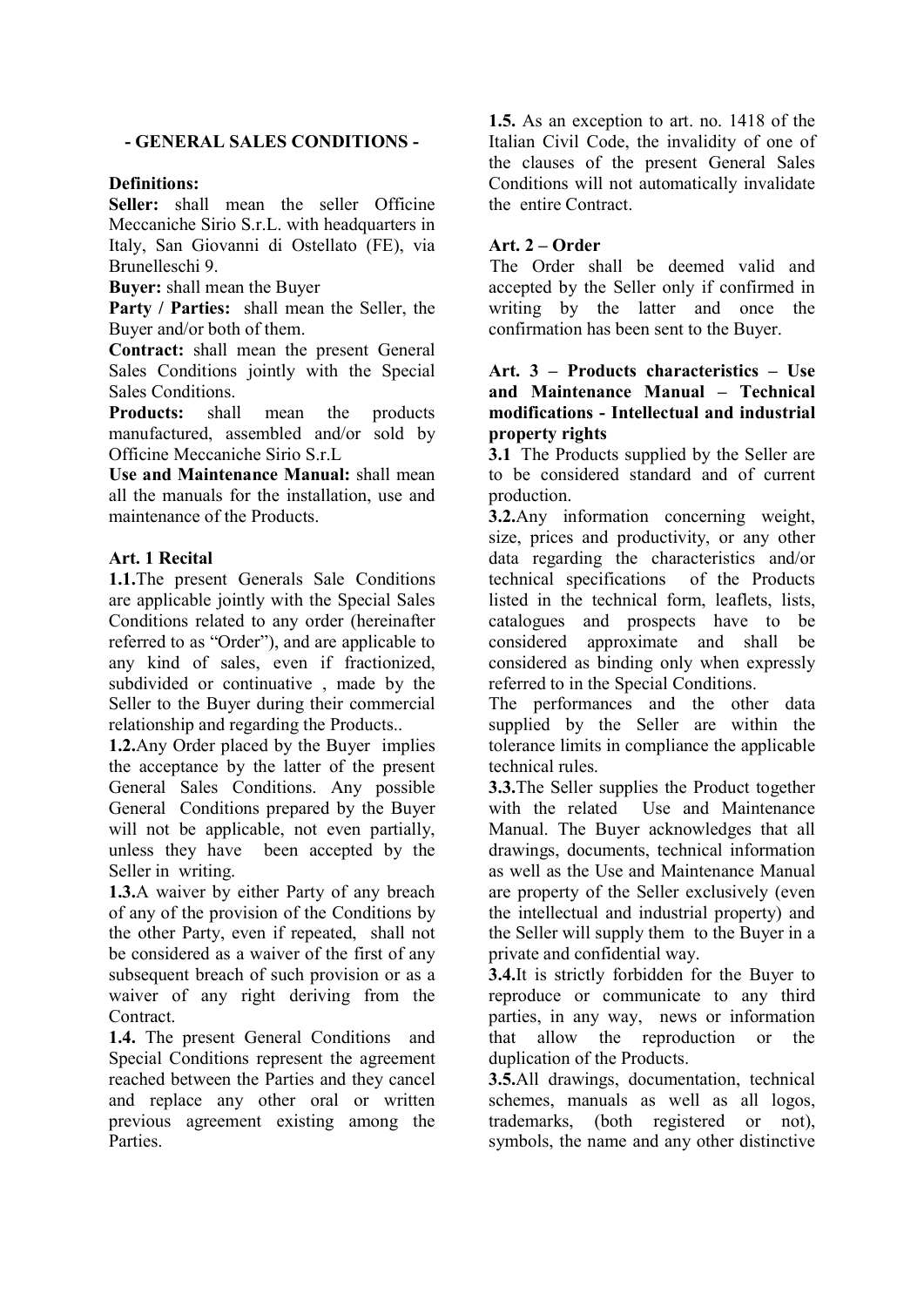sign referable to and used by the Seller with regard to the Product – including those that in the future the Seller shall adopt – will be considered of exclusive property of the latter, also in its intellectual and industrial property rights.

# Art. 4 – Terms of Delivery

4.1 Except for any contrary agreement, the delivery terms of the Products, of its transport, packaging and payment shall be indicated in the Order Confirmation (Special Conditions) sent by the Seller to the Buyer.

4.2 The delivery schedule is to be considered approximate and not binding for the Seller. Non netheless, should the Seller forecast not to be able to deliver the Products on the scheduled time, they shall inform the Buyer of the delay, as soon as possible in writing, indicating, where possible, the new estimated date of delivery. 4.3 The possible delay in the delivery of the Products will not constitute in any case the ground for the cancellation of the Order, nor give right to any claim for damages by the Buyer.

### Art. 5 - Warranty

5.1 The warranty offered by the Seller refers to Brand new Products from the factory as accepted and bought by the Buyer and the Seller, at its own discretion, will repair or replace the Products that should be defective.

5.2 The warranty given by the Seller will be valid for twelve months starting from the delivery date of the Product , and will be valid provided that the Buyer promptly gives notice to the Seller by registered letter of the defect within 30 days from the problem's acknowledgement.

5.3 The above mentioned warranty is given only on the Products with project, material and construction defects attributable to the Seller and it absorbs and substitutes the warranties and liabilities provided by the Law and excludes any other liability of the Seller , both contract and tort liability, except for the case of fraud or evident negligence of the latter, for any reason

deriving or arising from the supplied Products (for ex. compensation of damages, loss income, return and recall of the Products campaigns, etc..). The Buyer , thus, except in case of Seller's fraud or evident negligence, shall not have the right to claim compensation of damages, price reduction or termination of the contract.

5.4.The warranty is not valid and thus it is not applicable in the following cases:

in case the Buyer has spontaneously modified the Products or has repaired the Products without a previous written authorization of the Seller;

- in case the Products have been improperly used by the Buyer and/or have been used on different conditions from the ones indicated in the Use and Maintenance Manual;

- in case the defects or the malfunctioning have been caused by negligence or unskillfulness in the use of the Products made by the Buyer, or by overloading or for wear and tear caused by use extended in time or caused by an improper use of the Products;

- in case the Buyer has not followed the maintenance service of the Products indicated in the Use and Maintenance Manual, or if the Buyer has used non original spare parts or has repaired or modified the Products in centers non authorized by the Seller.

5.5. Any other intervention and replacement of parts and/or components made by the Seller, covered by the present warranty, does not bring to the renewal of the present warranty that has to be considered valid only with regard to the period of one year starting from the first delivery of the Product.

## Art. 6 Cases of discharge of Seller's responsibility

The Seller is not responsible for any direct or indirect damages occurred to people, things and animals, if:

a) damages are due to:

I) negligence, unskillfulness, improper and/or mistaken use of the Products by the Buyer and/or its agents;

II) lack of, insufficient, or inappropriate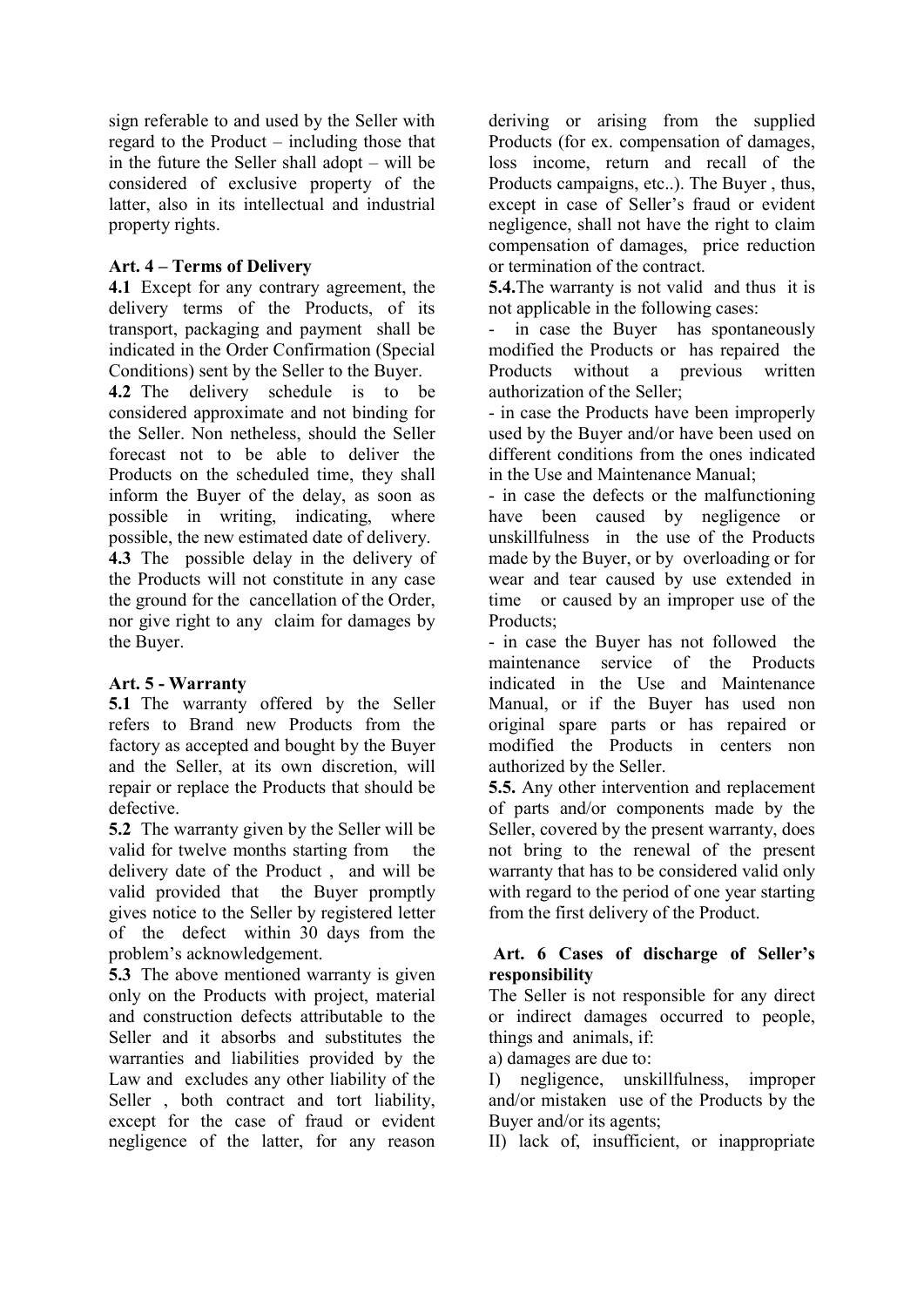maintenance;

III) modifications or changes of the supplied Products;

IV) non compliance to the instructions listed in the Use and Maintenance Manual of the Product;

V) use of non-original spare parts or repairs and modification not authorized by the Seller or made in centers not authorized by the Seller;

VI) non compliance to accident preventions and safety law.

b) according to the technical and scientific know-how, at the time of the Products or of the original spare parts' delivery to the Buyer, it could not be considered as defective and/or dangerous;

c) the Products are not used by duly informed and trained personnel;

d) the damaged person, knowing the defect, willfully ignores it and thus voluntary exposed themselves to danger;

In all the aforementioned cases, the buyer undertakes as well to guarantee the Seller against all the claims laid by third parties for whatever reason.

### Art. 7. Prices – Payment conditions

7.1 The prices of the Products are those indicated in the Order and confirmed by the Seller in the Order confirmation.

7.2.In case of delay or non-payment of the price at the fixed day, or in case the solvency warranties of the Buyer should fall or should be insufficient, the Seller, at its own discretion, shall have the right, at any time, to suspend and/or cancel the Order and any further delivery and/or any other Order, giving written notice to the Buyer.

7.3.The Buyer shall not claim for any eventual non-fulfillment of the Seller in case of lack of regular payments. In any case, any possible non-fulfillment of the Seller shall not enable the Buyer to suspend or delay the payments, neither totally nor partially.

7.4.In case of delay of the payment or in case of non-payment of the price at the established date, an interest rate in conformity with Law 231/2002 which implemented EC Directive 35/2000 and

following amendments shall automatically apply without prior further notice.

### Art. 8 – Retention of Title

8.1.It is agreed that the delivered Products remains property of the Seller until the payment has been entirely fulfilled and received by the Seller. In any case all risks and charges connected to the Product will be transferred to the Buyer at the time of the delivery.

8.2. The Buyer undertakes to inform the Seller on all requirements and procedures provided for by the laws in force in Buyer's country which should allow the Seller to effectively enforce its retention of title on the Products supplied.

### Art. 9 – Assembly - Installation-Authorizations

9.1. Except for any different agreement undertaken by the Parties, the assembly and installation of the Products, shall be made at Buyer's charge, costs and responsibility.

9.2. The Buyer undertakes to take charge of any present or future duties regarding the Products, as well as to fulfill the requests of the Authorities for the authorization for the assembly, installation and provided use of the Products. In any case the Buyer shall expressly exempt the Seller from all the above mentioned duties and liabilities.

## Art. 10 Compliance with law and regulations

10.1 The Seller assures that all its Products comply with all the prescribed and applicable Italian laws and UE Regulations at the time of the Order. The Seller shall not be responsible for any restrictions, penalties and non-compliances with any regulations, rules, or laws of the country of destination of the Products.

10.2 The Buyer represents that hereby represents that products, software or technology acquired from Seller will not be exported, sold, or transferred in violation of: (a) European Union export control regulations; (b )the U.S. Export Administration Regulations; (c) the U.S.